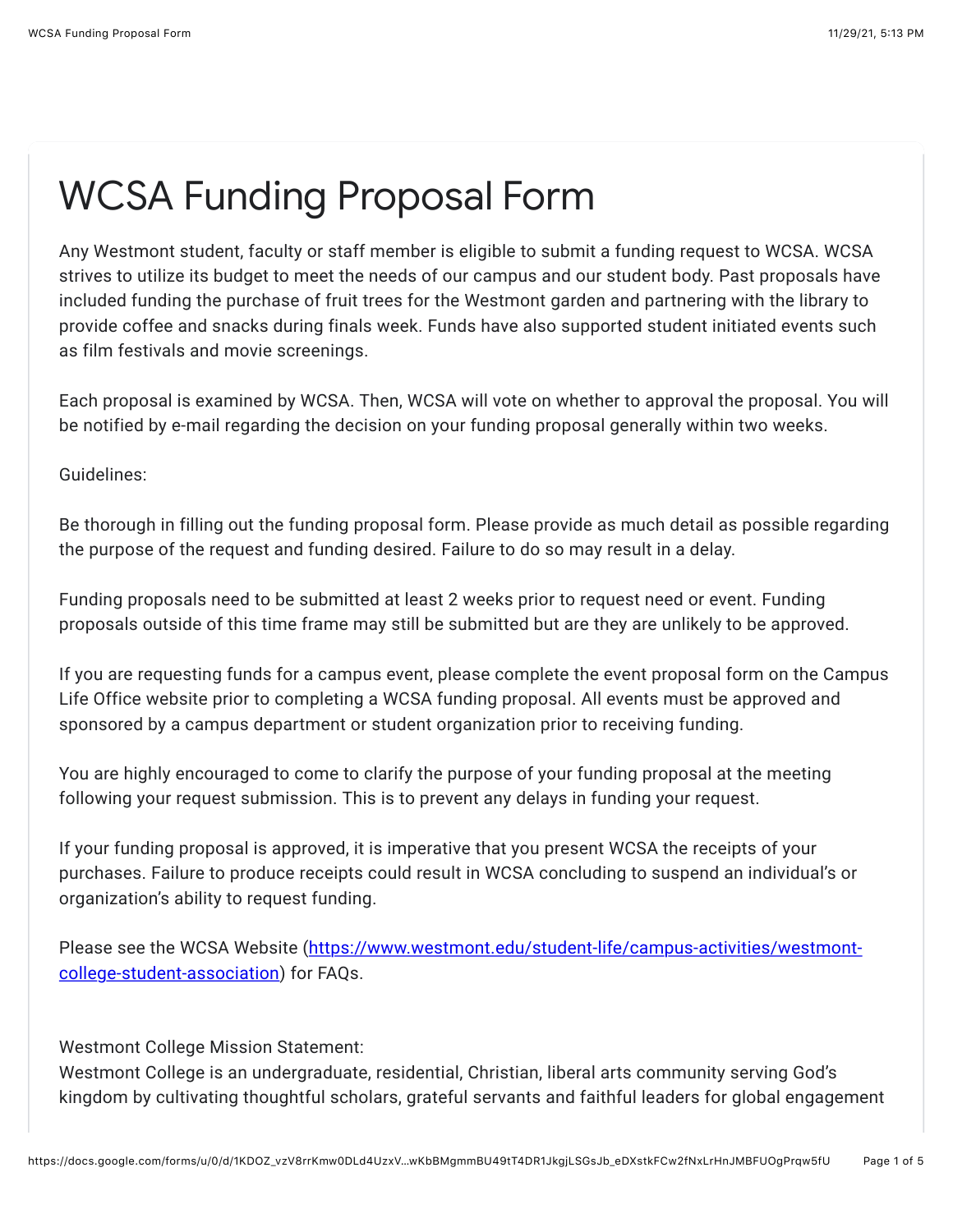with the academy, church and world.

WCSA Mission Statement:

WCSA is the voice that represents the diverse views, beliefs, needs, and desires of our student body. We seek to unify faculty, staff, administration, and students by promoting communication and initiating change at Westmont College.

Group Name \*

VK RA

Contact Person \*

Freeman Wright

Contact Email \*

frwright@westmont.edu

Project Name \*

13th Annual Lighting of VK

Department Affiliation \*

ResLife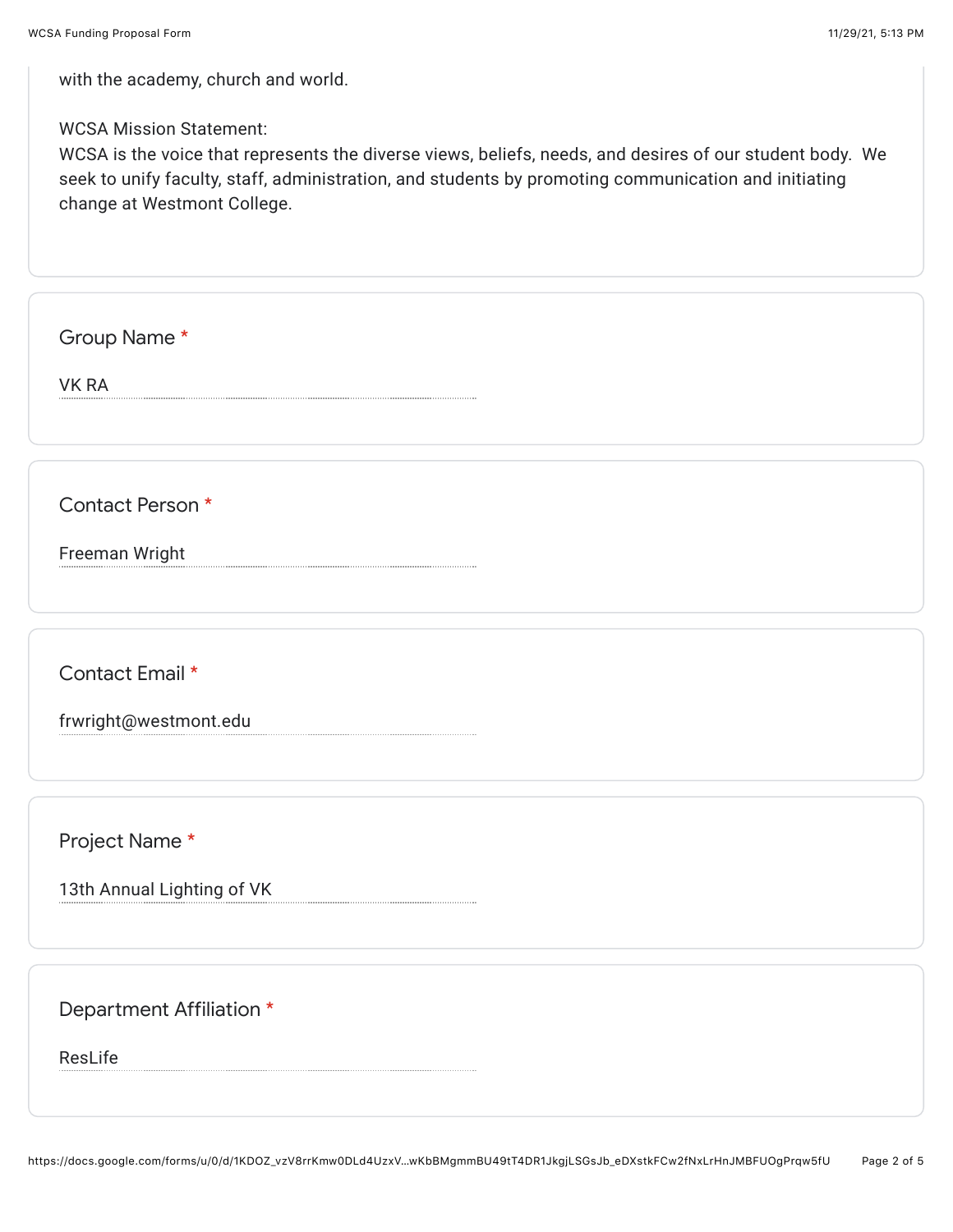| Proposal Date *                                 |  |  |
|-------------------------------------------------|--|--|
| MM DD YYYY                                      |  |  |
| 11 / 29 / 2021                                  |  |  |
|                                                 |  |  |
|                                                 |  |  |
| Project Date *                                  |  |  |
| MM DD<br>YYYY                                   |  |  |
| 12 / 02 / 2021                                  |  |  |
|                                                 |  |  |
|                                                 |  |  |
| Is the event open to the entire student body? * |  |  |
| Yes                                             |  |  |

Has your group submitted a funding proposal before? \*

| (O) Yes |
|---------|
| ) No    |

No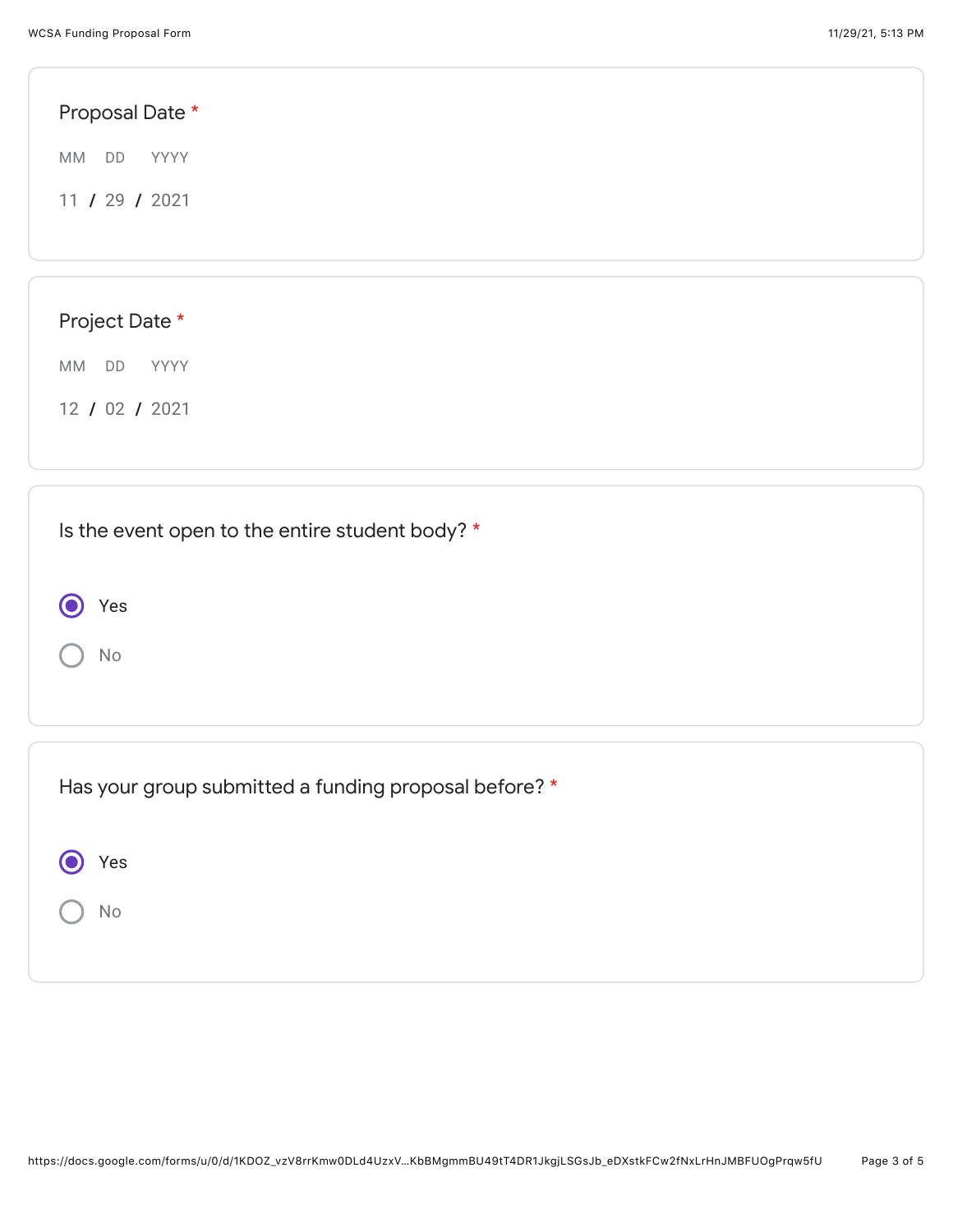If yes, when?

Halloween

Describe the nature of your project (Target population, number of students involved, length of project, etc.) \*

Targeting the VK Population, employing the VK Staff, and aiming to last around 2+ hours or so

What do you hope to achieve with this project? \*

A banging VK Hall event

How much money are you requesting from WCSA? Please provide an itemized budget (item, price, and total amount). \*

Lights - \$50 Cocoa/Christmas cookies/Christmas refreshments - \$50 Ornament making supplies - \$50 Gingerbread house making supplies - \$50 Total estimated cost of \$200